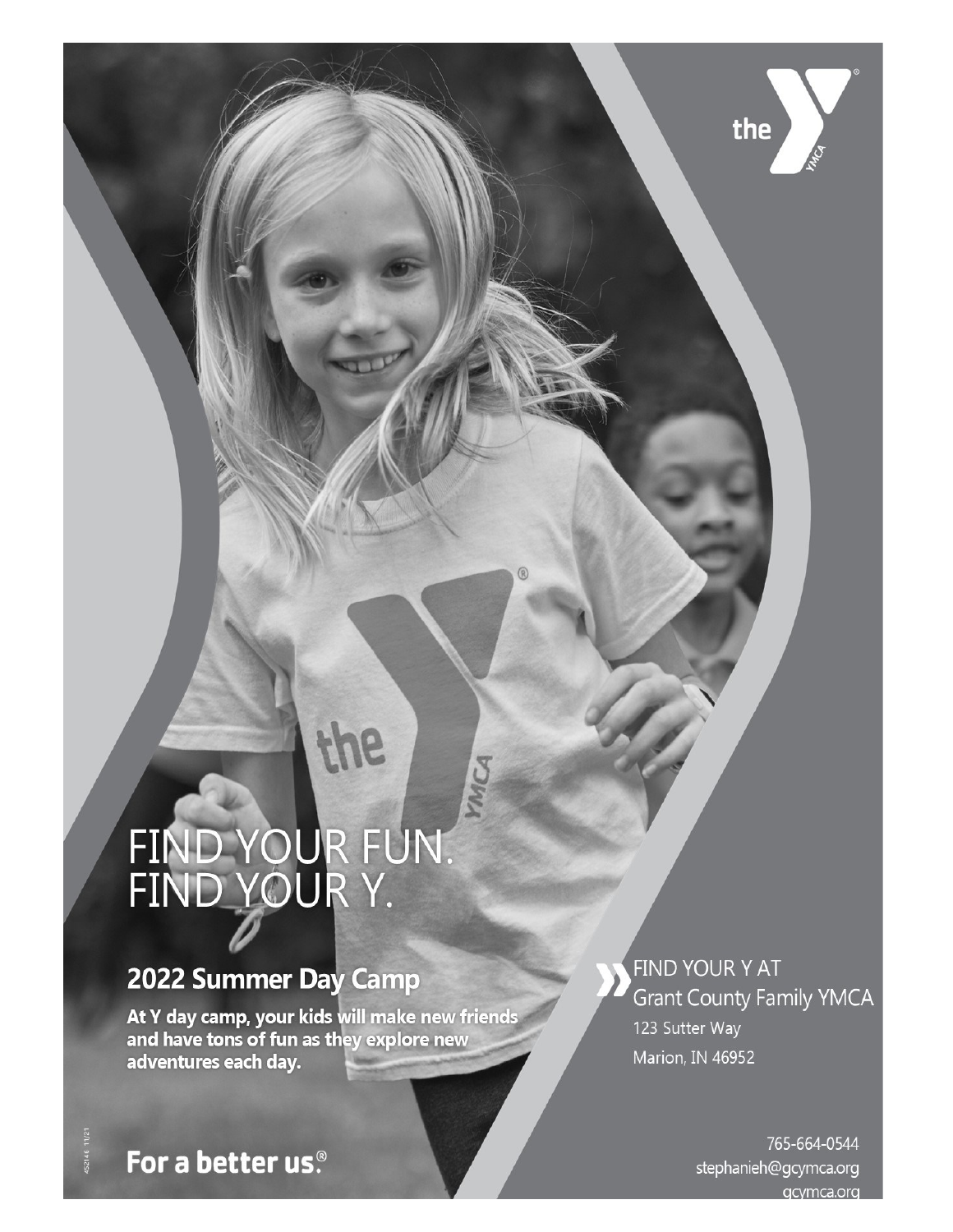

#### **TABLE OF CONTENTS**

| Welcome/Mission Statement/Core Values           |                |  |
|-------------------------------------------------|----------------|--|
| Camp Information                                | 5              |  |
| Program Hours                                   | 5              |  |
| Sign in/sign-out Procedure                      | 5              |  |
| Payments                                        | 5              |  |
| Refund Policy                                   | 5              |  |
| Non-sufficient Funds (NSF) Policy               | 6              |  |
| Payment Options and Methods of Payment          | 6              |  |
| <b>Waiting List</b>                             | 6              |  |
| Camp Fees                                       | 7              |  |
| <b>Member Rates</b>                             | 7              |  |
| <b>Non-Member Rates</b>                         | $\overline{7}$ |  |
| Pre & Post Camp                                 | $\overline{7}$ |  |
| Preparing for Camp                              | 8              |  |
| <b>Dress Attire</b>                             | 8              |  |
| Items Your Child Should Bring Daily             | 8              |  |
| Items Your Child Should Leave At Home           | 8              |  |
| Meals We Provide                                | 9              |  |
| Lost and Found                                  | 9              |  |
| Supervision of Children                         | 9              |  |
| Staff                                           | 9              |  |
| Communicating with Staff                        | 9              |  |
| Staff Policies Regarding Children               | 10             |  |
| <b>Financial Gifts to Staff</b>                 | 10             |  |
| YMCA Program Expectation for Staff and Children | 10             |  |
| Campers with Special Needs                      | 10             |  |
| YMCA Behavior Management Guidelines             | 11             |  |
| Discipline Problems                             | 11             |  |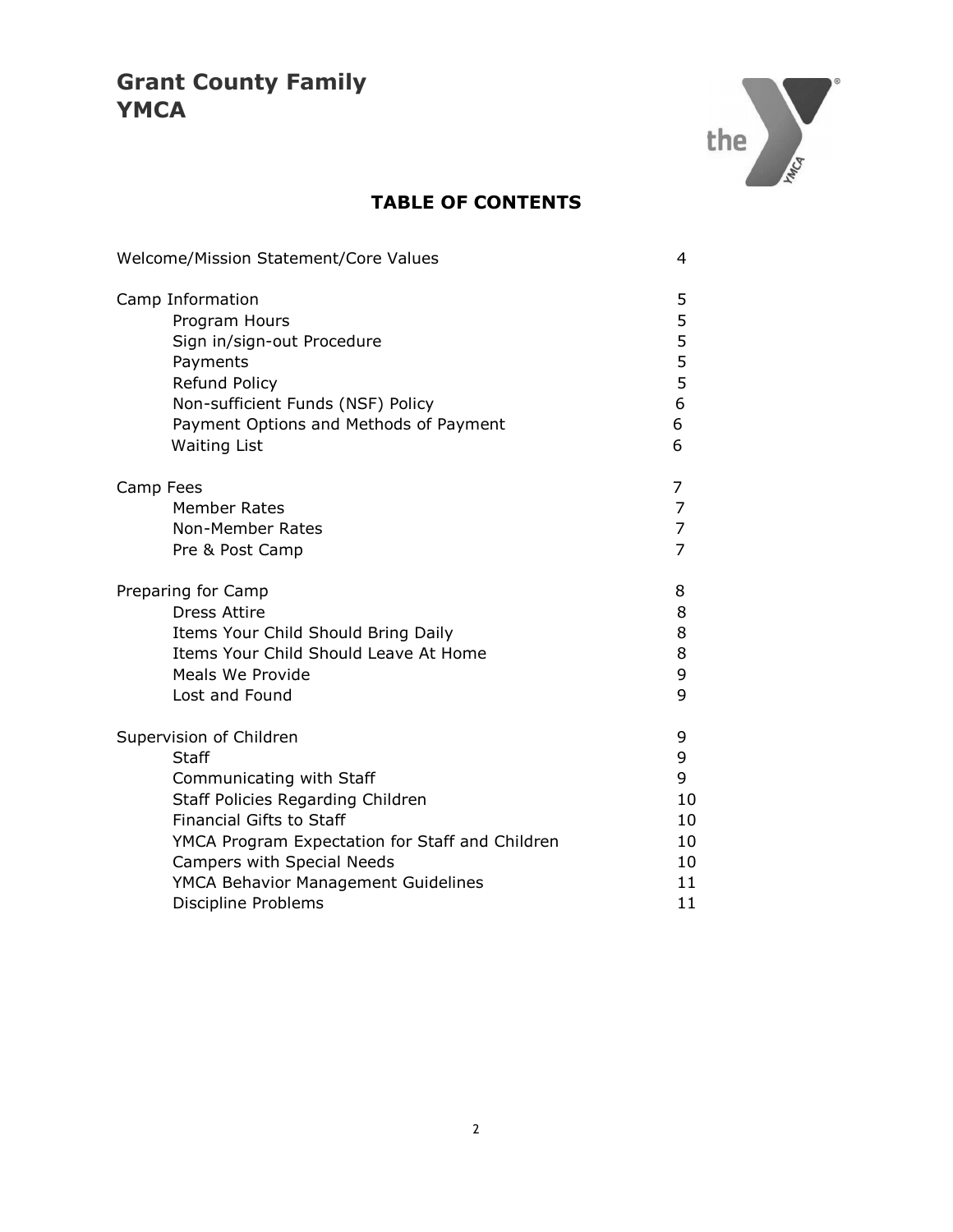

#### **TABLE OF CONTENTS (continued)**

| <b>General Policies</b>                | 12 |
|----------------------------------------|----|
| Absenteeism                            | 12 |
| Late Pick-Up                           | 12 |
| Authorized Pick-Up                     | 12 |
| Early Pick-Up or Late Drop-Off         | 12 |
| Daily Sign In and Out                  | 13 |
| Illness/Injury                         | 13 |
| Sunscreen and Bug Spray                | 14 |
| Medication                             | 14 |
| Bathroom Procedure                     | 14 |
|                                        |    |
| Transportation Information             | 15 |
| <b>Bus Rules</b>                       | 15 |
| Dropping Off and Picking Up Your Child | 15 |
|                                        |    |
| Swimming                               | 16 |
| Swim Tests & Pool Procedure            | 16 |
| Approved Swim Apparel                  | 16 |
| Camper Rules when using the pool       | 16 |
| Pool/Slide Rules                       | 17 |
|                                        |    |
| Shirts                                 | 17 |
| Evaluations                            | 17 |
| <b>Weekly Camp Themes</b>              | 18 |
| <b>Blank Sheet</b>                     | 19 |
|                                        |    |
| Parent Packet Acknowledgement          | 20 |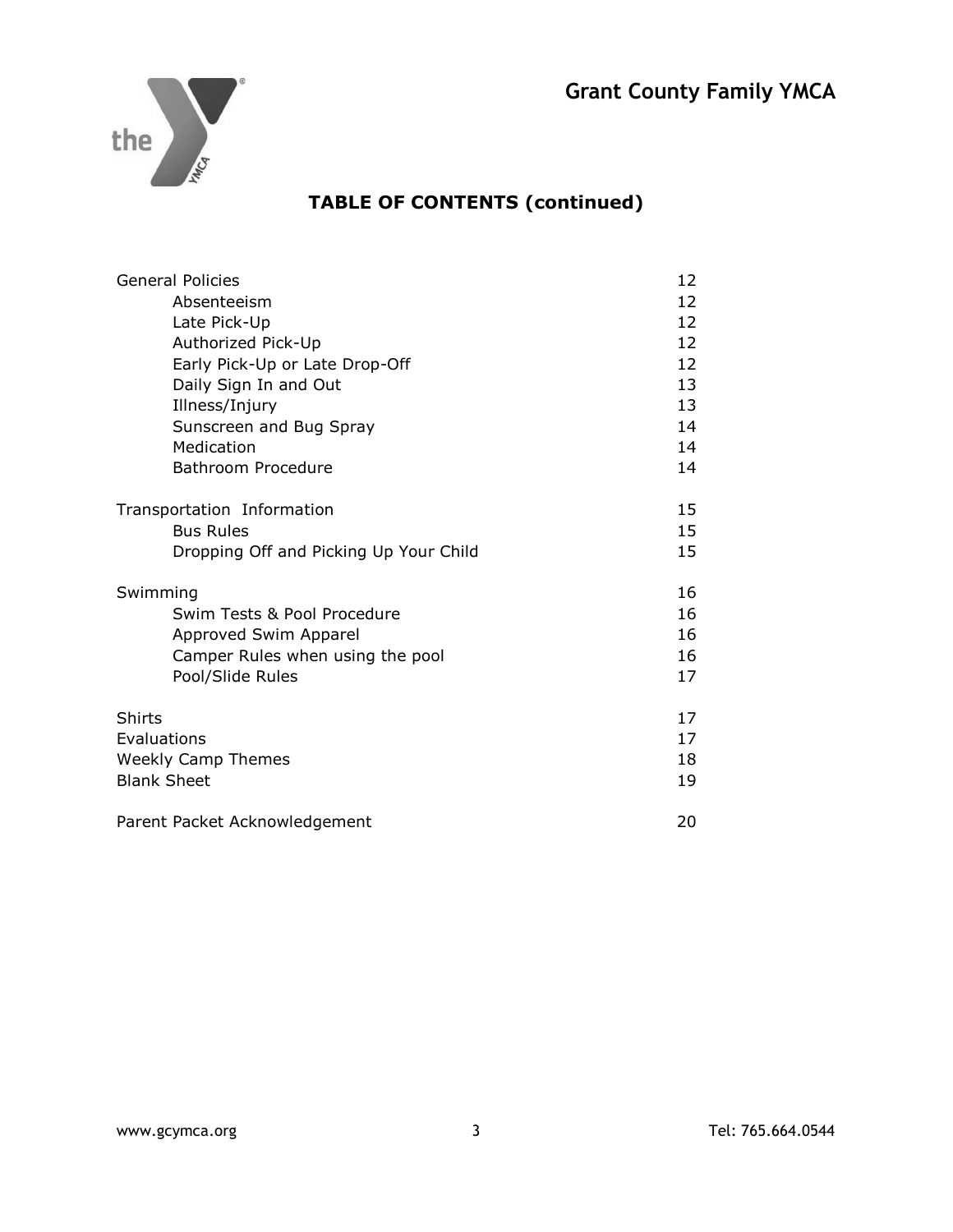

### Welcome to the Grant County Family YMCA Summer Day Camp!

We will serve your children with compassion, patience, skill and respect. It is our desire that staff and parents become partners to better serve your children. In turn, we ask that you, as a parent, help us. Let us know of any concerns, ideas or thoughts that you may have regarding our Summer Day Camp programs. The YMCA is a place for families and we want to do everything possible to strengthen and support your family.

The staff at the Grant County Family YMCA believes that each child is a unique individual with his/her own rate of development. Our goal is to introduce children to as many new experiences as possible and help each child feel confident and secure in a fun, safe camp environment. We are dedicated to molding the lives of our children and creating friendships and memories that will last a lifetime.

Our YMCA Summer Day Camp Programs are designed to meet the following goals. Our programs seek to help children:

- Grow personally
- Learn core values
- Develop specific skills
- Improve relationships
- Develop leadership ability
- Appreciate diversity
- HAVE FUN and get dirty!

#### **Grant County Family YMCA's Mission Statement**

Our mission is to put Christian principles into practice through programs that build healthy spirit, mind, and body for all.

#### **Core Values**

The Grant County Family YMCA works to accomplish its mission by living and sharing the following 4 core values:

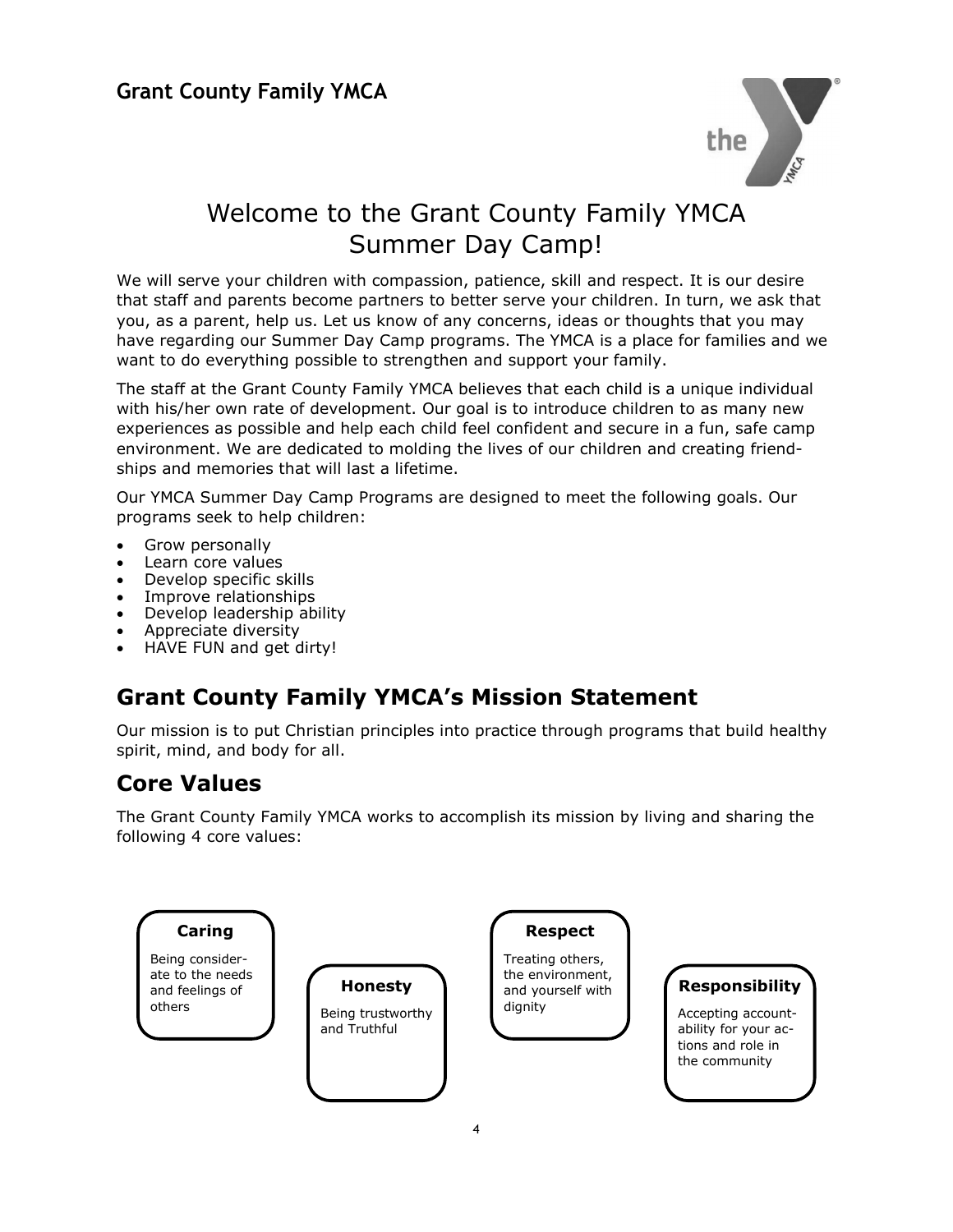

## **Camp Information**

#### **Program Hours:**

| $9:00$ am to $4:00$ pm            | Regular Program Hours |
|-----------------------------------|-----------------------|
| $6:30$ am $-9:00$ am              | Pre-Program Hours     |
| $4:00 \text{pm} - 6:00 \text{pm}$ | Post-Program Hours    |

Parents arriving after 6:00 pm will be charged a late fee of \$1 for every 1 minute over the end time. Remember that this is not discounted as part of any Partners With Youth scholarship.

#### **Sign-in/sign-out procedure:**

An adult (18 years or older) must sign each child in and out of camp each day. Campers may only be released to persons who are on the authorized pick-up list and have a picture ID. Names may be added to the authorized pick up form in person – phone calls will not be accepted.

#### **Payments:**

A NON-REFUNDABLE, NON-TRANSFEREABLE deposit for each child is required for each session that your child is registered in. All deposits must be made to hold your child's spot for each session. If deposit is not paid a spot will not be held for your child.

The remaining balance for each session is due by the close of business on Friday prior to the start of that session, or the deposit will be lost and the session will be cancelled. If you have questions regarding your bill, please contact the YMCA.

*There is NO reduction of fees or credit given for days not attended within your session.*

Cancellations must be made a week prior to the start of that session. If you do not cancel a week in advance you will still be responsible for the remainder of fees/already paid fees will be forfeited for that session. To cancel your session, email the Director of Youth Development at stephanieh@gcymca.org Cancellations will not be accepted by staff at check-in or check-out.

#### **Refund Policy:**

If the YMCA cancels a camp, we will give you a full credit or refund. If you request to cancel 1 or all sessions of camp, you may do so as long as the cancellation occurs a week prior to the first day of camp. You will receive a credit minus your deposit.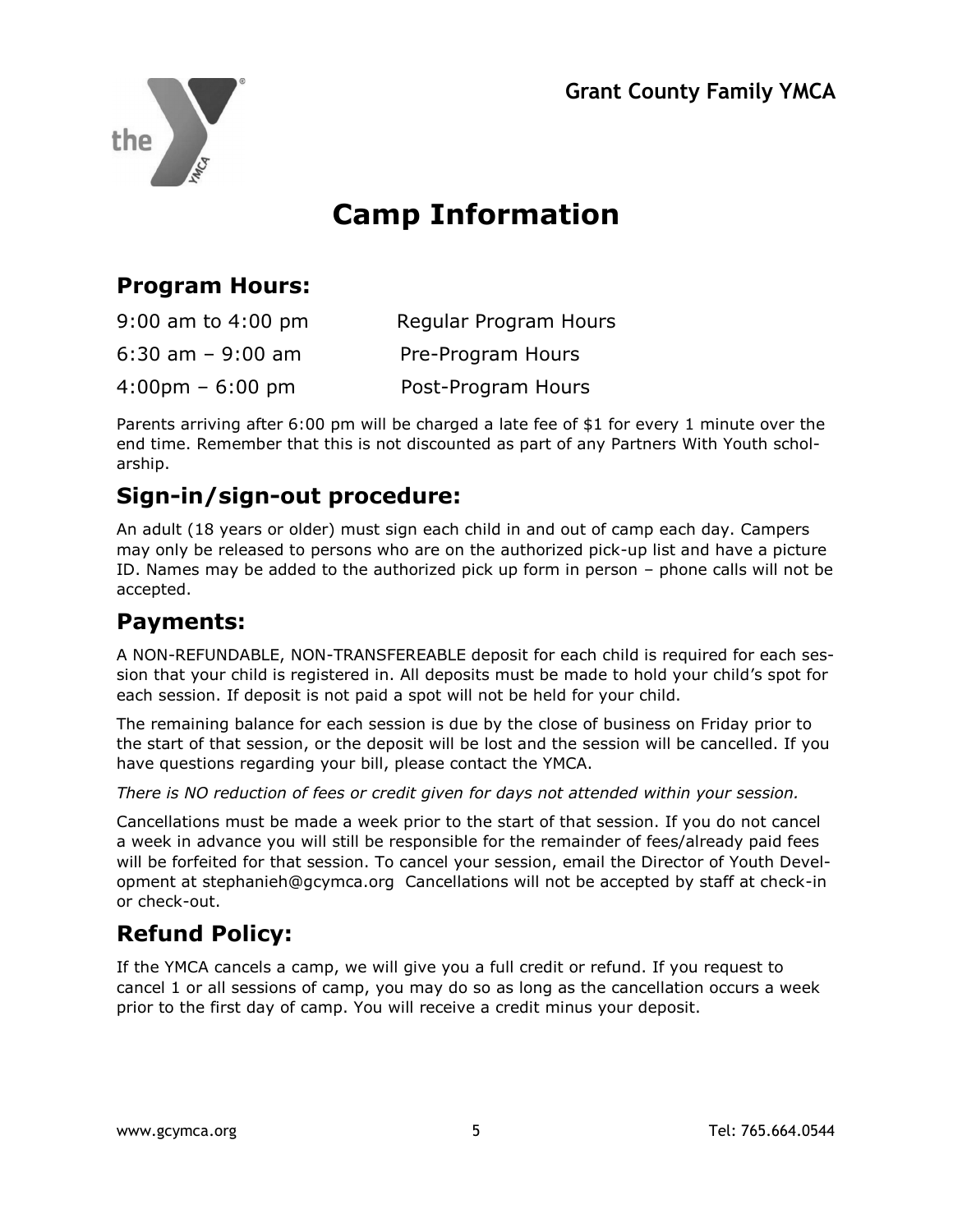#### **Non-Sufficient Funds (NFS) Policy:**

There is an additional charge of \$30.00 for every check returned by the bank because of non-sufficient funds, stopped payments, or closed accounts. If your check is returned, it will be collected electronically by E CASHFLOW a third party collection agency acting on behalf of the YMCA. The check writer will be responsible for all subsequent collections costs through the E CASHFLOW process. Once E CASHFLOW begins its collection process, the YMCA is not able to receive payment for the amount of the returned check, and the NSF charge.

If you have a balance as a result of a returned check, you will need to speak with the Director of Youth Development before your camper will be permitted to participate further in the camp program. Only a money order, certified check, or cash will be accepted for your camper to continue in the camp program.

#### **Payment Options and Methods of Payment:**

Parents have the option of paying their bill at the front desk of the YMCA by check, money order, cashier's check, cash or credit card. Parents can also pay online on our website at www.gcymca.org. You have the option of making a one time payment or setting up reoccurring payments. Please note that you will not receive a bill for your remaining camp balances. As a reminder, the parent or guardian who enrolled the camper is responsible for the payment of the fees regardless of any court orders.

#### **Waiting List**

When a camp fills up, the Director of Youth Development will create a waiting list. If space becomes available, those on the waiting list will be called in order of when they signed up. You will be contacted by the Y if a spot becomes available for your child.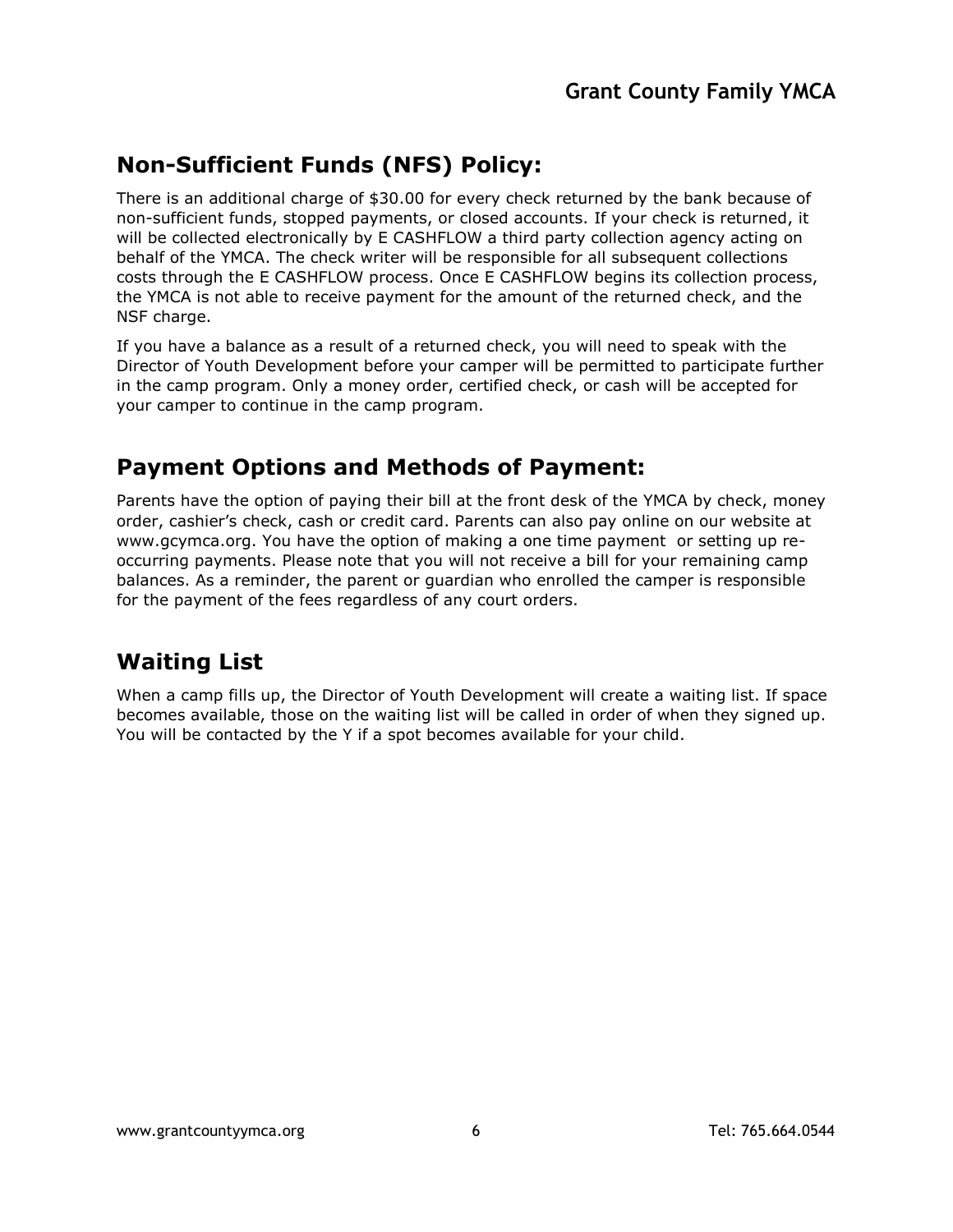

#### **Camp Fees**

#### **Y Member Rates:**

**Deposit (non-refundable): \$10 (per session per child)**  Weekly fee (including Field Trip): \$110 (1st child) \$90 (2nd child)\* \$80 (each additional child)\*

#### **Non-Y Member Rates:**

| Deposit (non-refundable):                            | \$10 (per session per child)   |
|------------------------------------------------------|--------------------------------|
| Weekly fee (including Field Trip): \$150 (1st child) |                                |
|                                                      | $$130$ (2nd child)*            |
|                                                      | \$120 (each additional child)* |

#### **Pre & Post Camp Rates:**

| <b>Members:</b>     | \$25 weekly |  |
|---------------------|-------------|--|
| <b>Non-members:</b> | \$35 weekly |  |

\*If you have more than 1 child attending and you receive Financial Assistance through our Partners with Youth Scholarship you do not qualify for the 2nd or 3rd child discount.

\*\*Financial Assistance:

The Grant County Family YMCA does not turn anyone away due to the inability to pay. Check at the front desk or with the Director of Youth Development for more information about our Partners With Youth Scholarship.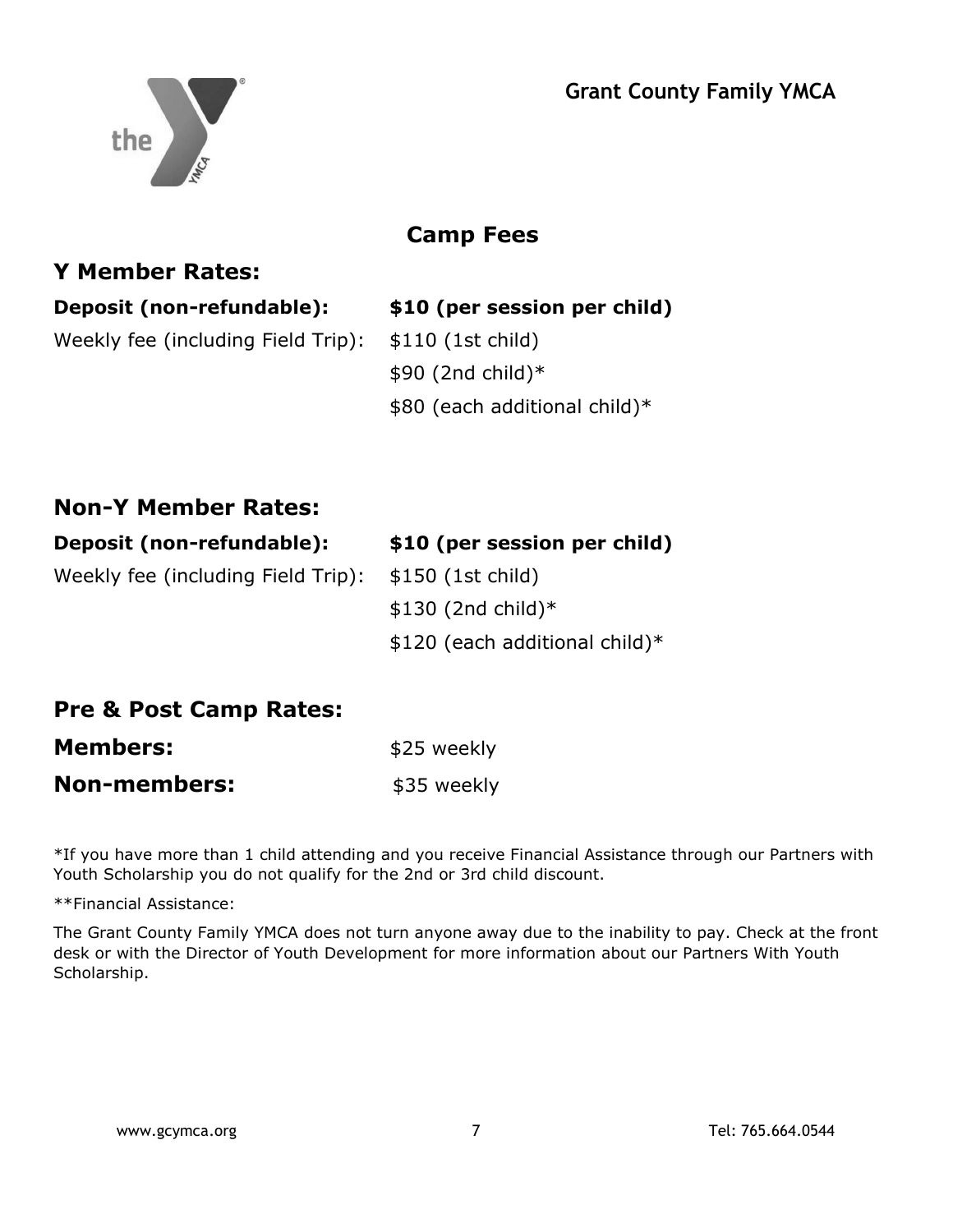

## **Preparing for Camp**

#### **Camp Dress Attire**

Campers are required to wear closed-toe shoes and socks daily. **NO FLIP-FLOPS!!** We encourage our campers to wear old clothes in which they are ready to play hard and get dirty. Dress to get messy! It is also recommended to bring a plastic bag each day (for wet items, swimsuits, etc.). Campers should wear age-appropriate clothing with adequate and appropriate coverage. Clothing should be comfortable and easy to move in.

#### **Items Your Camper Should Bring Daily**

We recommend that you send your child to camp with a backpack to keep all their belongings together. Send a change of clothes, swimsuit, towel, sunscreen (preferably spray on), bug spray, and a water bottle. On hot days, water games will be played. Campers should pack a swimsuit even on the days when they are not scheduled to swim. Please label all items including their clothes with their full name.

#### **Items Your camper Should Leave At Home**

The YMCA is not responsible for camper possessions that are lost or stolen. The best way to prevent the loss of property is to leave valuables at home! Please do not send your child in new clothes, jackets and/or sweatshirts. Following is a list of items that are prohibited during camp. If these items are brought to camp it will be placed in the Directors office until the end of the day when child is picked up from camp. We ask that parents support our staff by making sure that the items on the following list are left at home. If it becomes a constant issue you may be asked to find other arrangements for your child.

- video games, I-pods, cell phones sharp objects - tablets, laptops - Pokémon cards - money extended to the state of the state of the fingernal polish/glue - toys of any kind  $\overline{\phantom{a}}$ - anything that requires a battery entity and the make-up
- personal sports equipment (unless required by a camp)

We want campers to have the best experience without the issues that these items cause.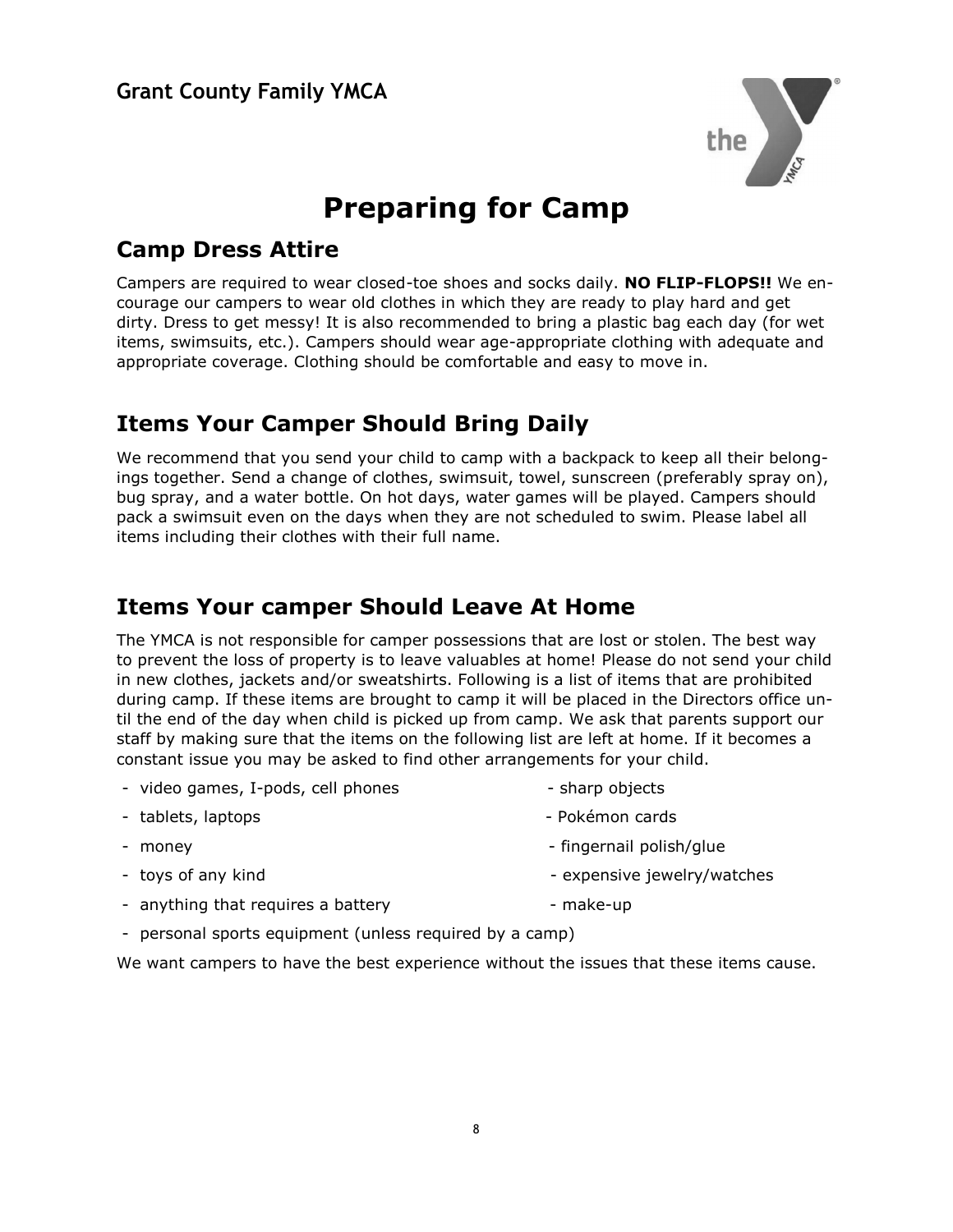

#### **Meals We Provide**

Lunch and a pm snack will be provided daily for your camper. We will serve breakfast for any child that participates in Pre-Camp. If your child does not attend Pre-Camp you can still bring your child for breakfast but you are required to stay with them while they are eating or until 9:00am when camp starts. We are a Summer Food Service Program sponsor.

#### **Lost And Found**

We know that sometimes things just get lost. Please label all of your child's belongings. Our camp has a Lost and Found. Please feel free to check for your child's lost and found items. Lost and found items are also kept at the YMCA for two full weeks and then donated to charity. The YMCA is not responsible for camper possessions that are lost or stolen.

## **Supervision of Campers**

#### **Staff**

We feel confident that we have the best staff around! Our staff is as diverse as our campers. They are a carefully selected and well-trained group of young men and women. All of our staff have been chosen for their experience, special talents, sensitivity, and creativity. They have been screened through a complete background and criminal history check.

Camp Counselors comprise of a mix of qualified individuals. All of our staff are required to attend extensive training before working at Day Camp. Their training hours are spent on CPR, first aid, character development, age appropriate activities, bullying prevention, camper abuse awareness and a variety of other topics to ensure your children have a safe and fun experience at camp. The Y maintains a 1:10 staff to camper ratio.

Our Senior Youth Development Director provides the primary leadership for YMCA Day Camps. The Camp Site Director and Camp Counselors are available to answer parent questions and to assist with any needs that you or your child may have. Most importantly, our staff are people who love children. They want to spend their summer playing, teaching and working with children. They are good people with good hearts who are silly enough to sing camp songs at the top of their lungs!

#### **Communicating With Staff**

Exchange of information between parents and staff provides insight for both parties. The format may be formal or informal. We will do our best to let you know how your child's day was. It is vital that you inform us of changes happening in your family. These influence the way in which your child relates to others. Staff members can better provide for a child's needs if they are aware of the situation. We will treat this information with the utmost confidence.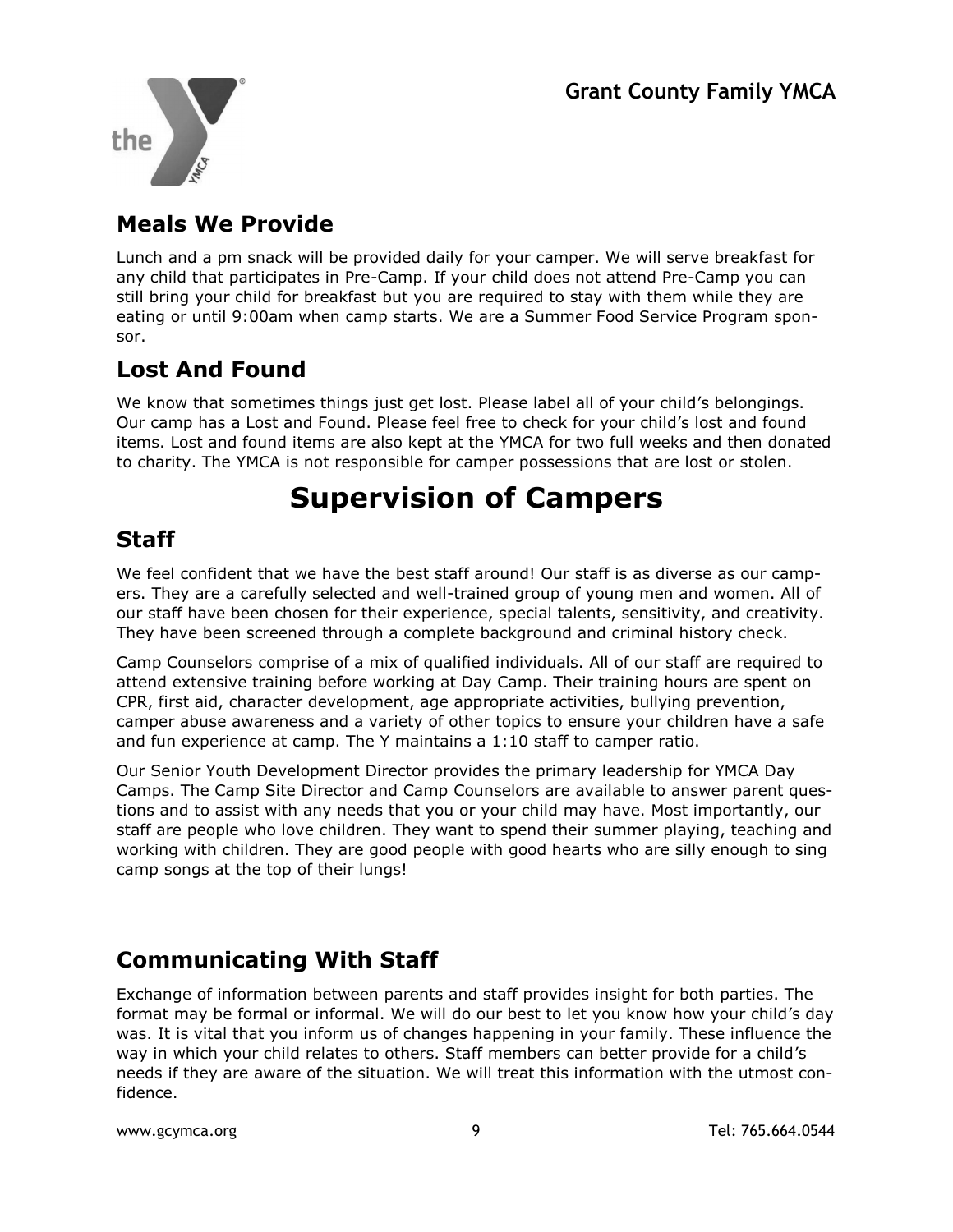

#### **Staff Policies Regarding Campers**

Staff members are not allowed to be alone with children they meet in YMCA programs outside the YMCA program setting. This includes babysitting, sleepovers, and inviting staff members to children's homes unless one of the following conditions exists:

- 1. Staff and child's family have a relationship that predates the staff member's employment or child's enrollment in the YMCA program.
- 2. Staff and child's family are related.

#### **Financial Gifts or Presents**

Although our staff work long, challenging hours, our policy states that employees are not to accept gratuities. A complimentary card or a note, however, would be greatly appreciated by our staff, or if you wish to make a contribution, see the Director about our Annual Campaign to raise funds for the YMCA programs.

#### **YMCA Program Expectations for Staff and Campers**

(Other rules may apply depending on program site)

- Speak for yourself
- Listen to others
- Use lift-ups, not put downs
- Care for others, the property, and yourself
- Be honest
- Show respect for all
- Be responsible for yourself
- Do unto others as you would have them do unto you.

#### **Campers With Special Needs**

#### Supervision 1:1/TSS Policy

The Grant County Family YMCA is not able to provide 1:1 supervision of any child in our camp programs. If your child requires 1:1 supervision, it will be your responsibility to inform the YMCA and provide that service for your child. Therapeutic Support Staff (TSS) is permitted to accompany children in our YMCA Summer Camps. Contact the Director of Youth Development to make arrangements before your child arrives at camp. The YMCA welcomes families and children with special circumstances. We request you schedule an individual meeting with the Director of Youth Development to develop the best plan for your child. We will then be able to determine together what accommodations your child may need to be successful in our program.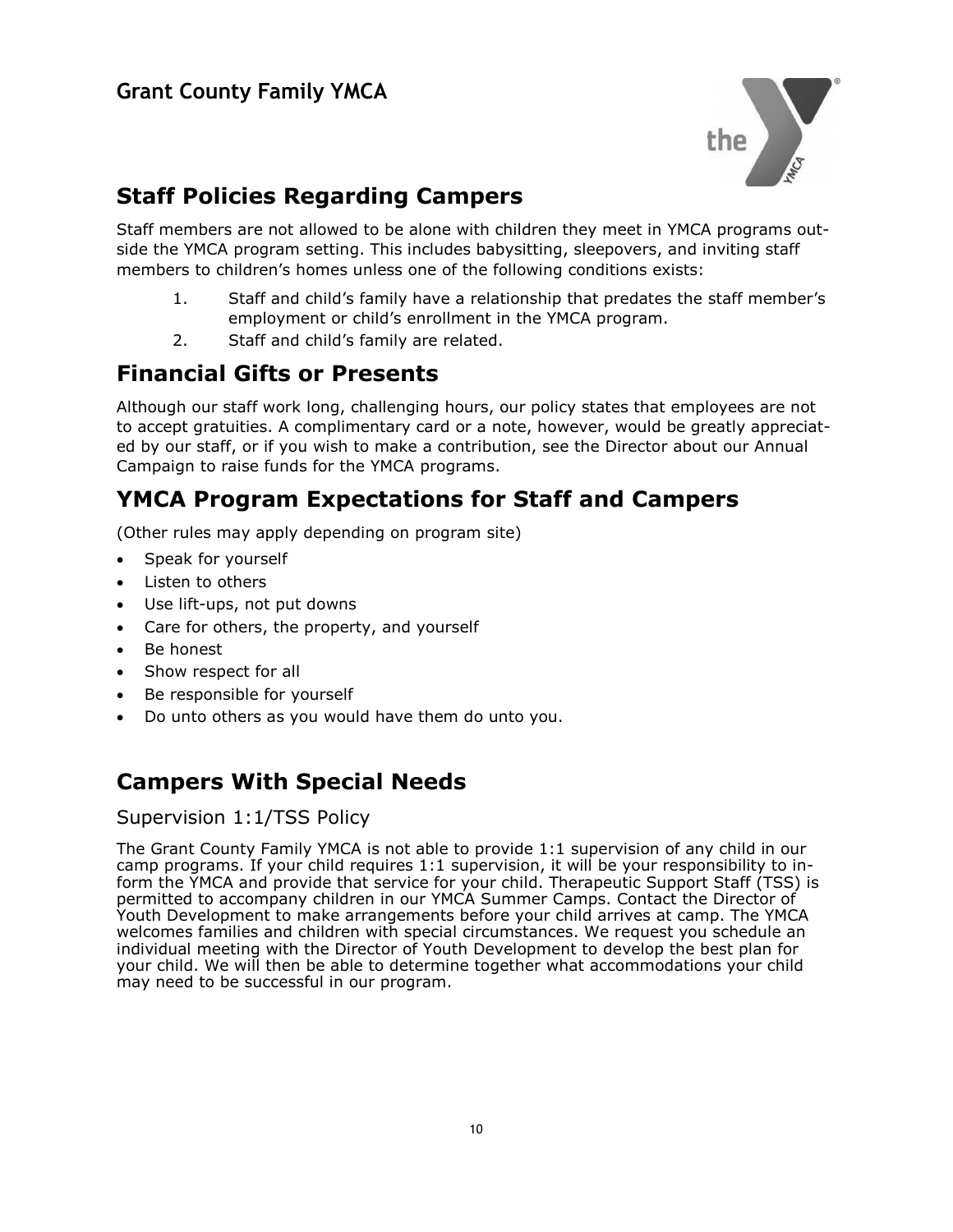

#### **YMCA Behavior Management Guidelines**

(Depending on the severity of the behavior, the YMCA reserves the right to utilize these guidelines in any order):

- 1. Staff will redirect the child and discuss appropriate behavior.
- 2. The child will be encouraged to take personal time to regain composure and/or discuss other choices for behavior.
- 3. If a third reminder is given, a behavior report will be written by the Camp staff concerned. A copy will be shared with the person who picks up the child that day. If a child receives three written behavior reports during the summer, the child will be suspended at the end of the day and a conference is required before the child may return to camp the following Monday. The parent or guardian is responsible for calling the YMCA to schedule a conference. There will be no refund of camp fees if the child is suspended.
- 4. If the child returns to camp and receives a fourth written behavior report, the Site Director will notify the parent. If necessary, the parent will be asked to pick up the child immediately. After this report, the child will be dismissed from the program for the remainder of the summer. In most instances, the child is eligible to return the following summer. There will be no refund of camp fees if the child is suspended.
- 5. If the severity of the problem is great enough after the first incident and the Site Director consults with the YMCA Program Director, suspension from the program will be effective immediately without following the above steps. The Program Director will notify the parent. There will be no refund of camp fees if the child is suspended.

#### **Discipline Problems**

In our programs, our top priority is to provide a safe and enriching experience for all children. To do this, we must work together to develop the best plan for each individual child. We will endeavor with re-direction, or separation from camper group. If the behavior is too disruptive, the camper's parent will be asked to pick up the child.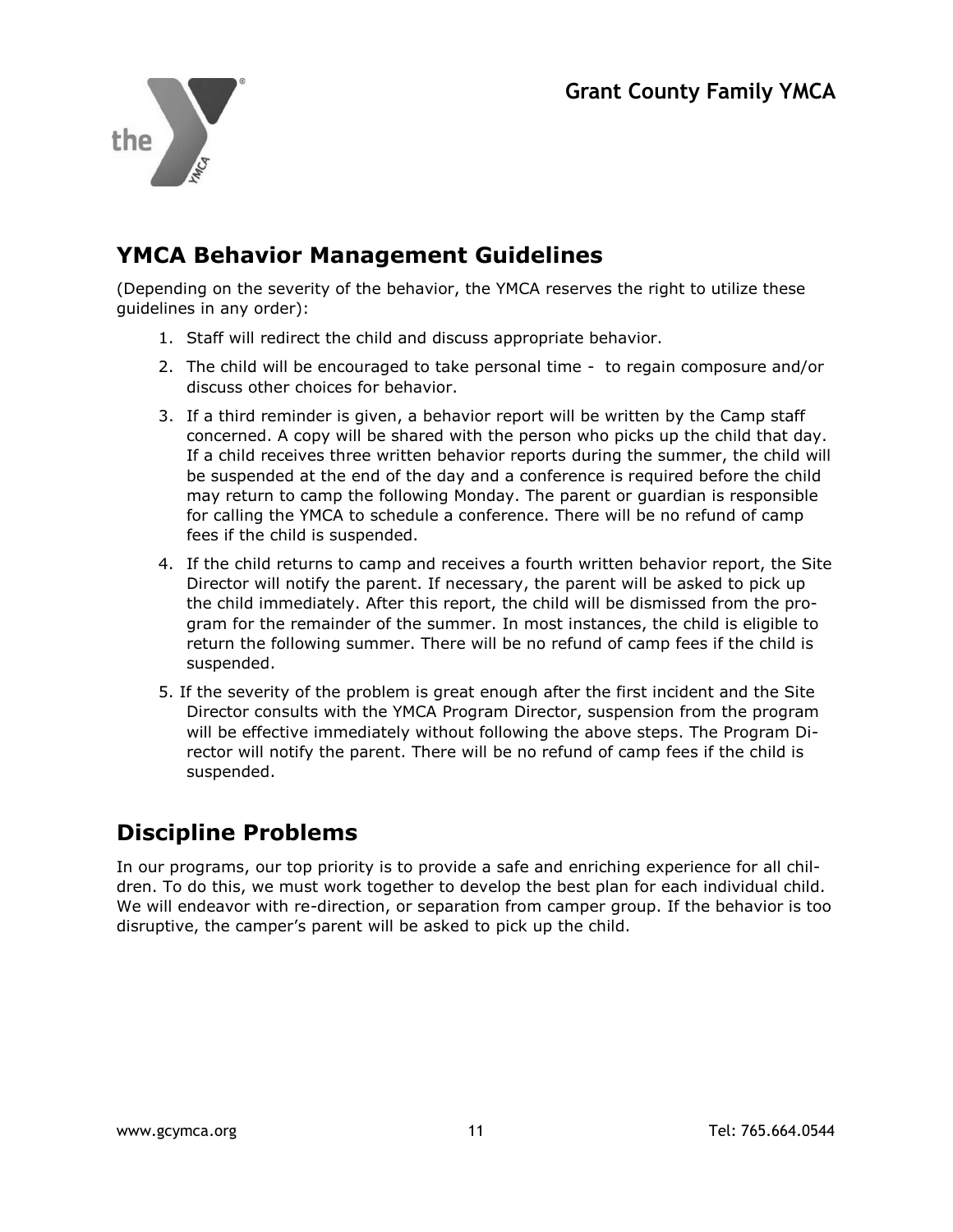

## **General Policies**

#### **Absent Camper**

If your child will be absent from camp, please call the YMCA office by 8:15 a.m. to notify the camp director. There is **NO** reduction of fees or credit given for days not attended within your day camp session.

#### **Late Pick Up**

Camp is over at 4:00pm daily. If your child is picked up after 4:05 pm your child will automatically transition to Post Camp. At that time you will be charged for the Post Camp Fee.

In order to be respectful of our staff and their family time, parents who arrive past the 6:00 pm closing time of Post Camp will be charged an additional \$1.00 for every minute they are late.

For consistency, the program will use the clock at the YMCA Front Desk for time reference. This fee must be included in your next payment and repeated failures to pay this amount may result in removal from the program.

After five late pick-ups, we will ask that you make other arrangements for summer care for your child.

If a camper has not been picked up by 6:30 p.m. and no authorized person has been reached, the staff will have no choice but to contact the local police.

#### **Authorized Pick-Up**

You may change pick up information at the sign in/sign out table. Additions and deletions to the list must be made in person at the site and can only be made by the person who registered the child.

#### **Early Pick-Up or Late Drop-Off**

Our staff do their best to accommodate late arrivals and early departures. Please communicate with your child's Camp Director either in person during the drop off or pick up. Please be sure you know where to meet the camp at least a day in advance. When picking up, please remember to bring a picture ID. You will be required to physically sign your child in or out with a camp counselor.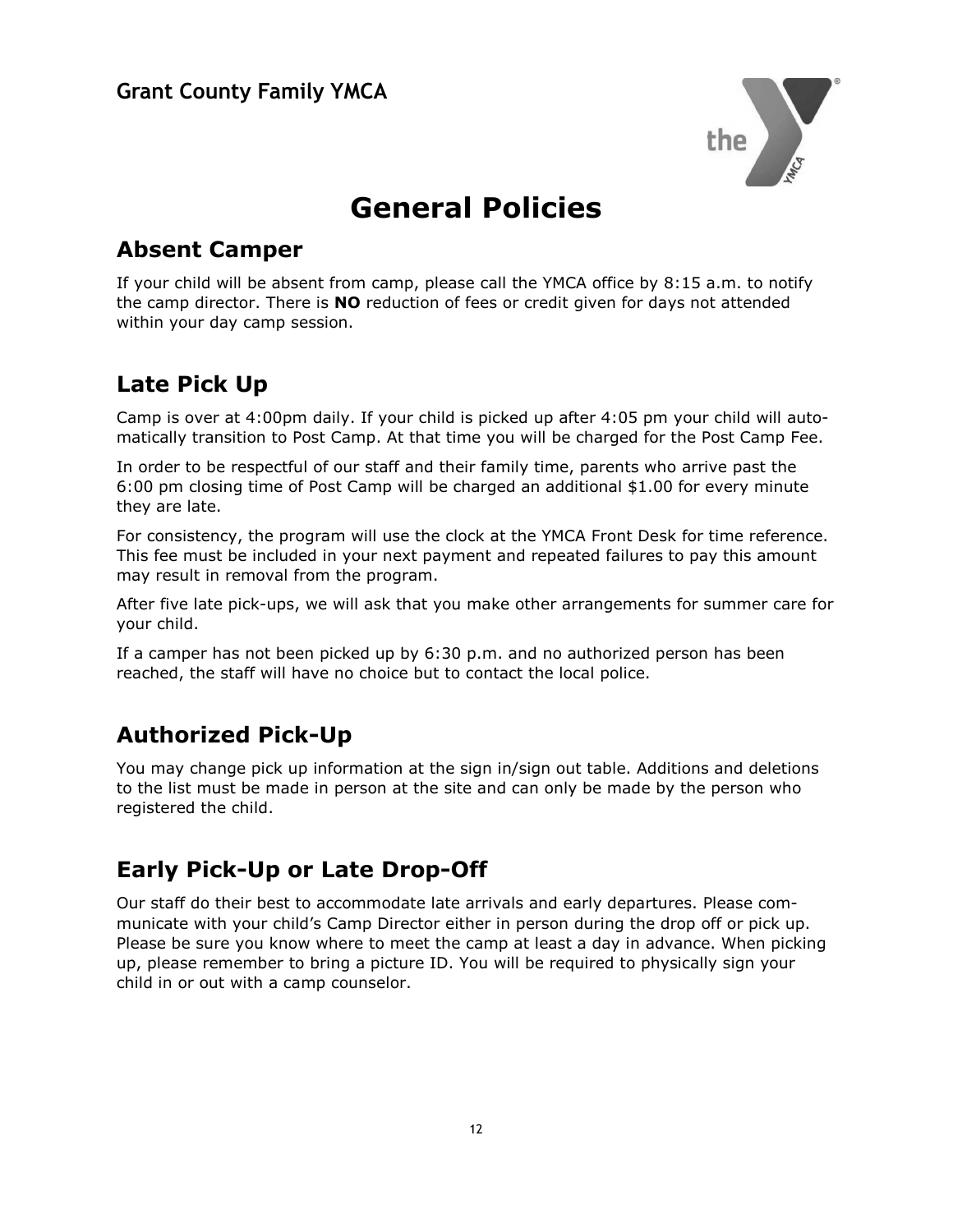

#### **Camper Daily Sign In and Out**

For the protection of each camper, the Y requires that all children are to be properly signed in by an adult and turned over to a YMCA staff person.

At the end of each camp day, only those persons who are designated on the camper's authorized pick up list will be allowed to pick the camper up from camp. Be sure to complete the pick-up authorization area on the registration form. ID is required until faces become familiar to staff. After this time, ID will be required in the event of a different person picking up the camper or substitute staff working at the site. Please bring picture identification each day. All authorized persons must be 18 years of age or older. PLEASE NOTE: It is our responsibility to see that your child leaves with the appropriate person each day. We will ask for identification. Please do not be offended. This is done with the child's safety in mind.

In the unfortunate event of a difficult/dangerous **custody situation** where a court order is in place, please contact the YMCA Office to set up guidelines regarding the release of your child. You must provide a copy of any court documents regarding the restriction of release of children in our care.

Parents are responsible for resolving any issues that may arise from their child's participation in our programs. **The YMCA will not get involved in disputes between parents.** A child may be removed from the program until parents are able to resolve their differences. For consistency, any requests for program information must be included in a court order.

The YMCA staff will encourage any adult who appears to be intoxicated or under the influence of drugs to call an emergency contact or a taxicab to take them and their child home. If an impaired adult chooses to leave the YMCA program site, staff will document the license plate number and call the police.

#### **Illness/Injury**

If your camper becomes ill while at camp, our staff will contact you to pick him/her up. Camp is not designed to handle ill children, so it is important to tend to your child in a timely manner. If your child is injured, staff will treat routine scrapes and cuts. In all cases of serious illness or accident, the Child Care Director or the Camp Site Director will contact the parent or guardian directly. In the event that they cannot be reached, the signed authorization on the child's health form will allow the YMCA to secure prompt treatment. Injuries requiring ambulance service or medical attention are the financial responsibility of the guardian.

A sick camper is to be kept home for the camper's sake as well as others. Many communicable diseases begin with cold-like symptoms. If your child has a communicable disease, please notify the YMCA as soon as possible. If your child has a fever and/or vomiting please keep them home for at least 24 hours after the fever breaks or vomiting stops.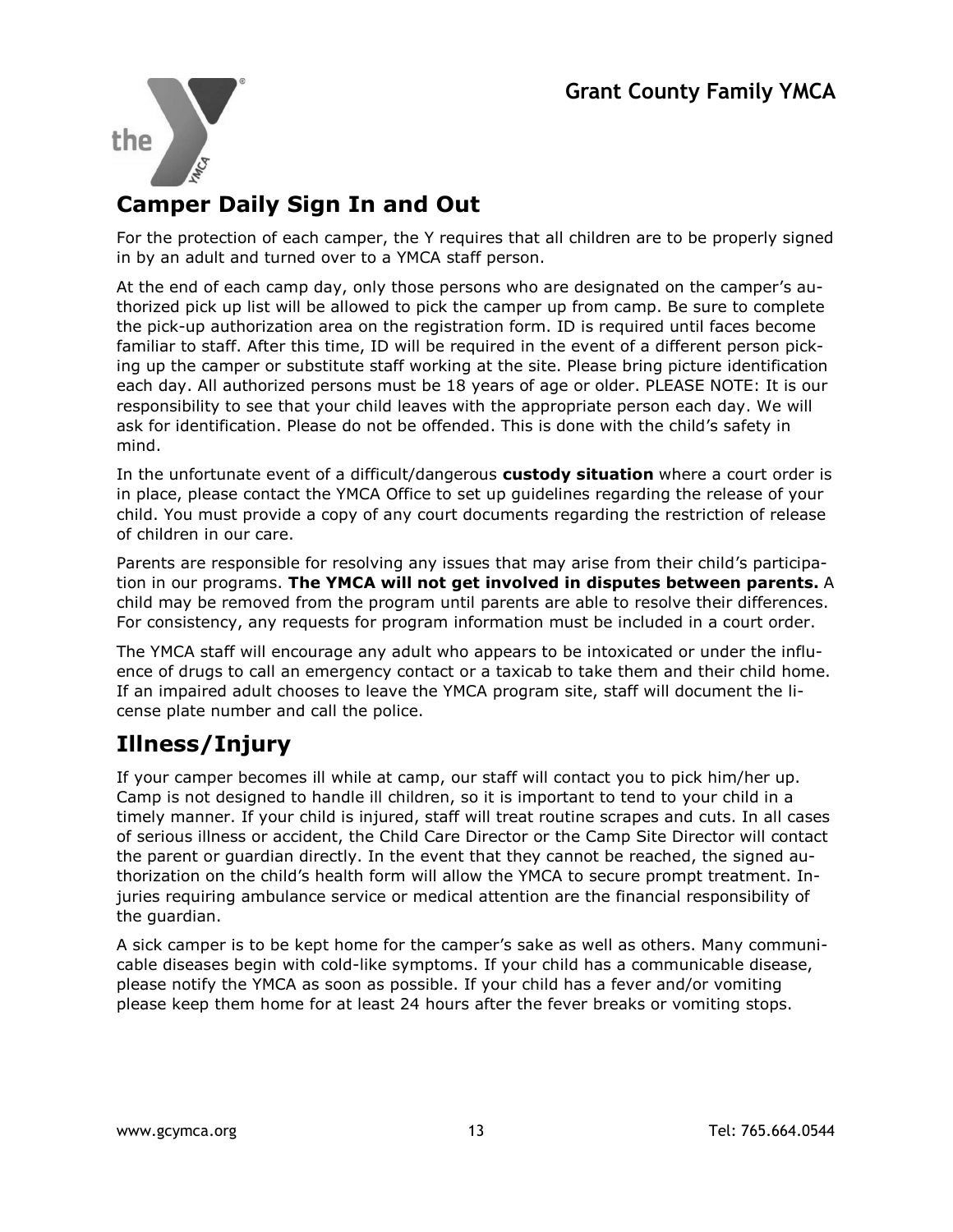#### **Sunscreen and Bug Spray**



Parents are to provide sunscreen for their child to bring with them to day camp. We count on parents to apply sunscreen before children come to camp in the morning. Sunscreen is applied at various times throughout the camp day: at mid morning, lunchtime and in the early afternoon. All children will apply sunscreen. We must have a signed copy of the sunscreen permission to apply form. If form is not on file, we will not be allowed to apply sunscreen to your child.

Parents are also asked to provide a small bottle of bug spray. We will be outside most of the day and want to be prepared just incase your child would need to be protected from mosquitoes. We must have a signed copy of the permission to apply form in the registration packet.

#### **Medication**

Any medication given to a child at the program site must be in its **original container** with the pharmacy label on it. A **Medication Release form** must be completed and signed by the parent/guardian.

Please note that the YMCA staff are NOT allowed to give the first dosage of any medication. YMCA staff are not permitted to give medication to control or contain fever. YMCA staff may dispense ONLY PRESCRIPTION MEDICATION. If your child refuses medication, we will contact you for further instructions.

#### **Bathroom Procedure**

No camper is ever to be alone by themselves or alone with a staff member. The Y operates the bathroom procedure as outlined in the YMCA of the USA Child Abuse Prevention Code of Conduct for Employees which requires that staff will make sure the restroom is not occupied by suspicious or unknown individuals before allowing children, to use the restroom.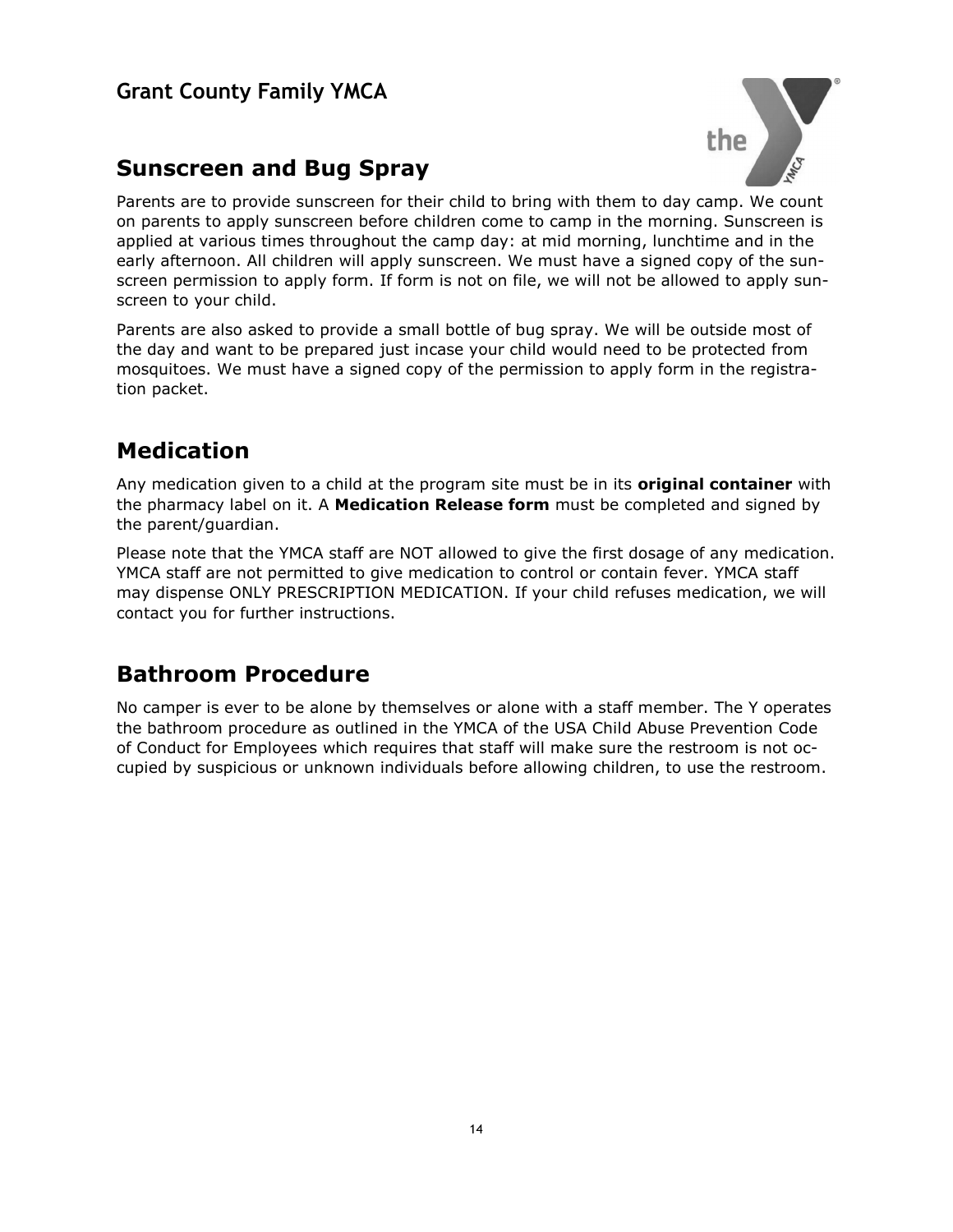

## **Transportation Information**

The YMCA provides transportation that is required from the YMCA to a camp site. Transportation is also provided for all scheduled field trips. All transportation is provided in YMCA certified vehicles only. The signature of a parent or guardian is required for such transportation and can be found on the camper application. See the branch information for information on where to pick up and drop off your child at day camp.

#### **Bus Rules**

- 1. Campers must remain in their seats with their backs and bottoms touching the seats at all times.
- 2. Campers must keep their voices at an appropriate level.
- 3. Campers may not put anything (including body parts) outside the bus windows.
- 4. Campers must behave respectfully and use appropriate language.
- 5. No eating or drinking on the bus (except when permitted by camp staff).
- 6. All emergency exit doors to the bus are for emergencies only. Campers and staff are not to exit those doors during normal activities.
- 7. All campers must follow the directions of the driver and camp staff at all times.
- 8. When approaching a railway crossing all campers and staff are to be silent when the bus stops, and remain silent until the bus has completely crossed.
- 9. Staff are to occupy the seats by the front and rear emergency exits, and must be trained on the emergency evacuation procedure for each exit.

#### **Dropping Off and Picking Up Your Camper**

Due to the number of campers arriving and departing at the same time, please be cautious when driving in the parking lot. Please follow the parking lot directional arrows when dropping off and picking up campers. You will be dropping off and picking up your camper on the west side of the building. There will be someone out there to go get your child and bring them to you. This will help speed up the process. For the safety of the campers, please monitor your vehicle speed when driving on to the YMCA parking lot, or the camp ground if you are collecting or dropping a child off.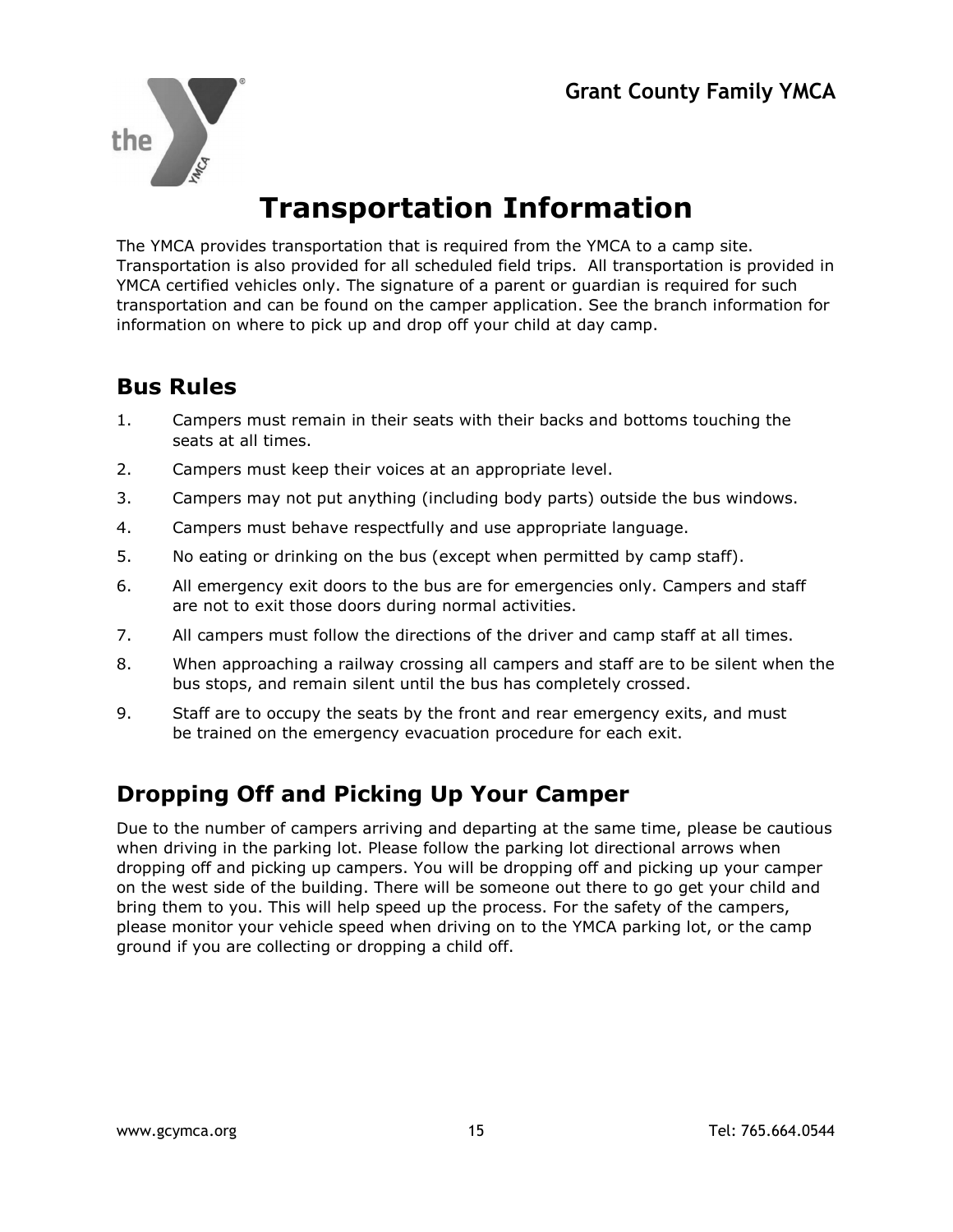

## **Swimming**

Campers will have scheduled pool times throughout the week. Each group of campers will swim 4-5 days a week depending on the field trip for the week.

The depth of our Family Pool (where the kids will swim) ranges from 4' to 4'6" deep.

#### **Swim Tests and Pool Procedures:**

On Mondays or the campers' first visit to the pool during the week, the Aquatic Director will meet all campers to discuss pool rules and explain the swim test. If the children do not want to take the swim test, they will be automatically given a red wristband. Swim test will take place in the Family Pool. The swim test consists of jumping in the pool by the slide and swimming the length of the pool without assistance. The Aquatics Director/Coordinator will determine each camper's skill level and assign them a wristband color described below.

There will be TWO levels of swimmers:

- Level 1: Red Wristbands Any child who cannot pass the swim test and is unable to stand on the bottom of the pool with entire head above the water. Child will be required to wear a life jacket and is not permitted to use the slide.
- Level 2: Green Wristbands Any child who successfully pass the swim test. Child will be permitted to use the slide.

Counselors will have rosters ready so that they can mark their campers' swim levels. On the first swim day of camp, the majority of swim time will be used for swim testing. Let your campers know this so that they will not be disappointed. Once a camper has taken a swim test they will be assigned a color-coded wristband. The campers swim level will be logged in the swim test binder and their counselor will make note of it on their rosters. Each week only new campers that have not taken a swim test will need to be given a test. Level 1 and 2 campers have the opportunity to re-take a swim test once a week.

#### **Approved Swim Apparel:**

What to pack for your camper when they go swimming:

- Swimsuit (cut-offs, gym shorts, t-shirts, etc. are not allowed in the pools)
- Towel and goggles are OPTIONAL. Goggles will NOT be the responsibility of the YMCA or their staff.

#### **Camper rules when using the pool area**

- Walk, do not run
- Keep your hands and feet to yourself do not splash others
- Shower and use the restroom before entering pool
- Do not drink the water
- No diving or flips- Enter the pool feet first facing the water
- Listen to the Lifeguard
- Have fun!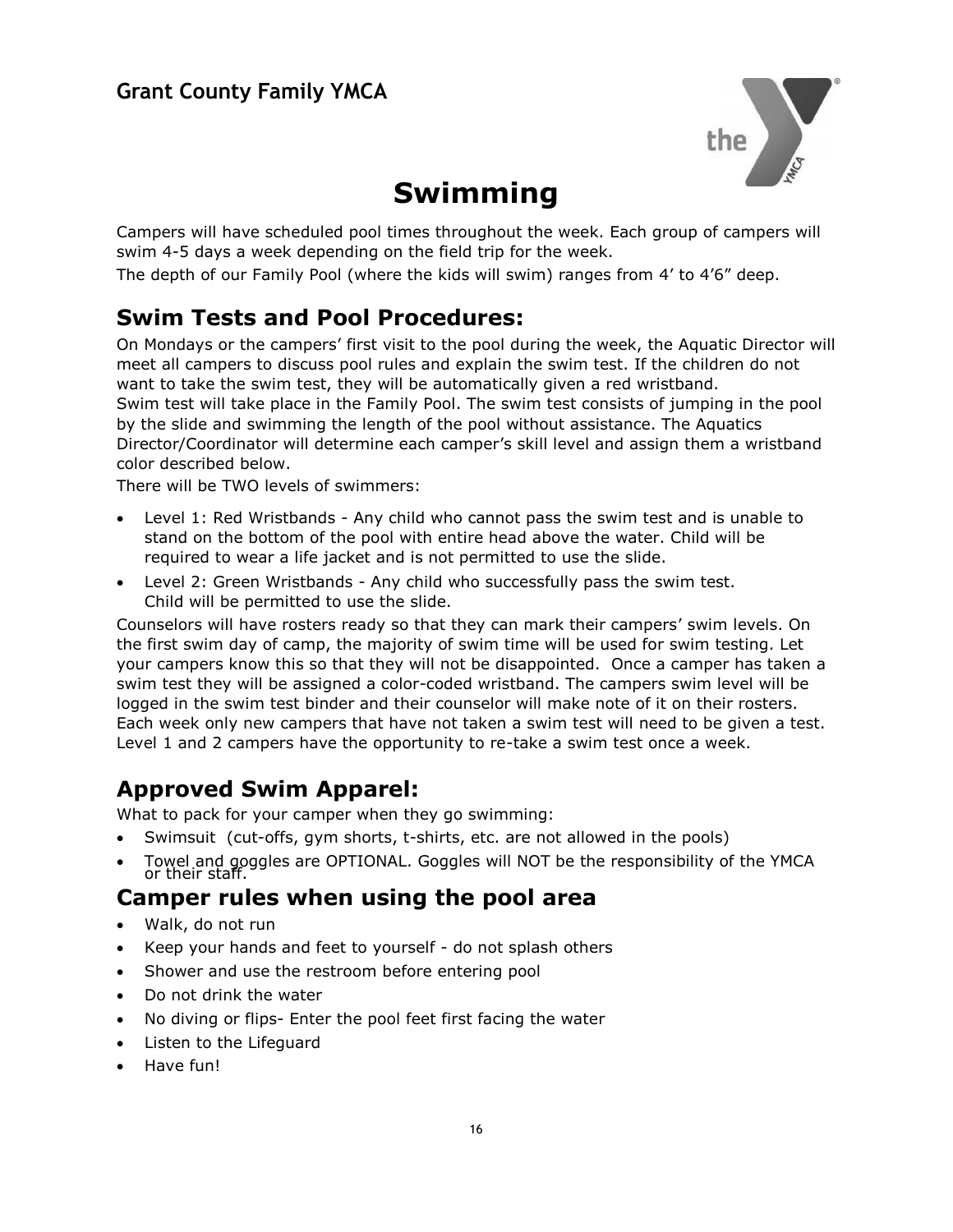

#### **Slide Rules**

- Campers must go down feet first
- Campers must wait for thumbs up from Lifeguard or counselor before going down
- No stopping/flipping/turning inside the slide
- Only one swimmer may go down at a time

If you have any questions, please don't hesitate to contact the Aquatics Director/Coordinator in regards to the pool and swimming for your child. We are here for your child and their safety!

#### **YMCA Camp T-shirt**

Every camper will receive a YMCA Summer Camp t-shirt with his/her registration and paid deposit. A camper will receive one free shirt, no matter how many weeks of camp he/she participates in. Shirts will be kept at the Y until the end of summer or on the campers last day of camp. Camp shirts will be worn on all field trips. All shirts will be washed here at the YMCA after each field trip.

#### **Camp Evaluations**

Evaluations will be available at the end of each camp week. Please fill out evaluations and drop off at the sign in/sign out table. If you have questions or concerns, please call the Director of Youth Development. Please make sure to give us a working email address at registration. We appreciate and need your feedback to continually improve our camp programs. Please take the time to share your feedback with us so that we can continue to improve our program!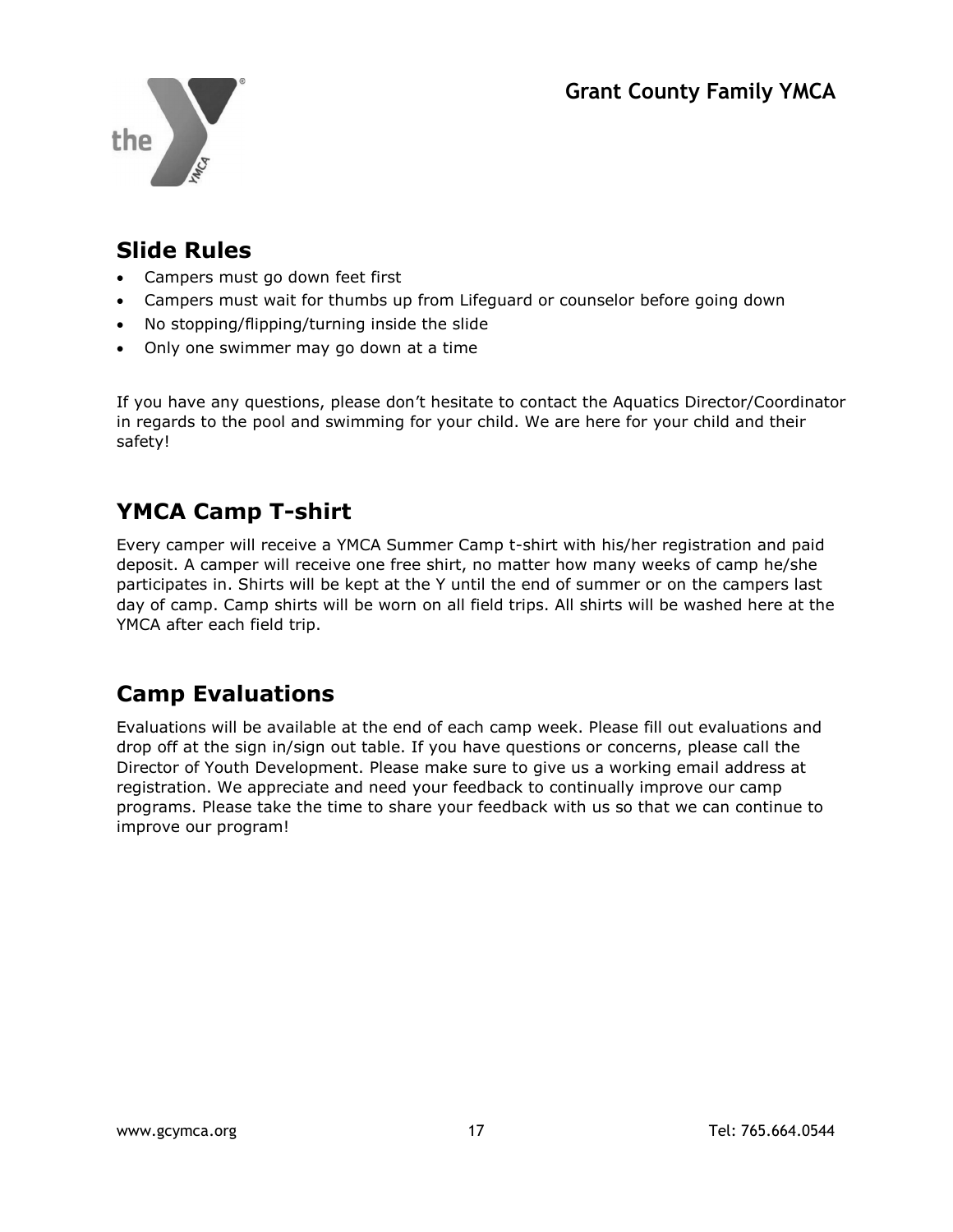#### Weekly Camp Themes

- June 6-10: Passport to Fun
- June 13-17: Garden Week
- June 20-24: Mad Science Wonders
- June 27-July 1: Paradise Island
- July 5-8: If You Can't Stand the Heat, Get Out of the Kitchen
- July 11-15: Camp Y's Got Talent
- July 18-22: Technology Week
- July 25-29: Art Week
- August 1-5: Construction/Building Week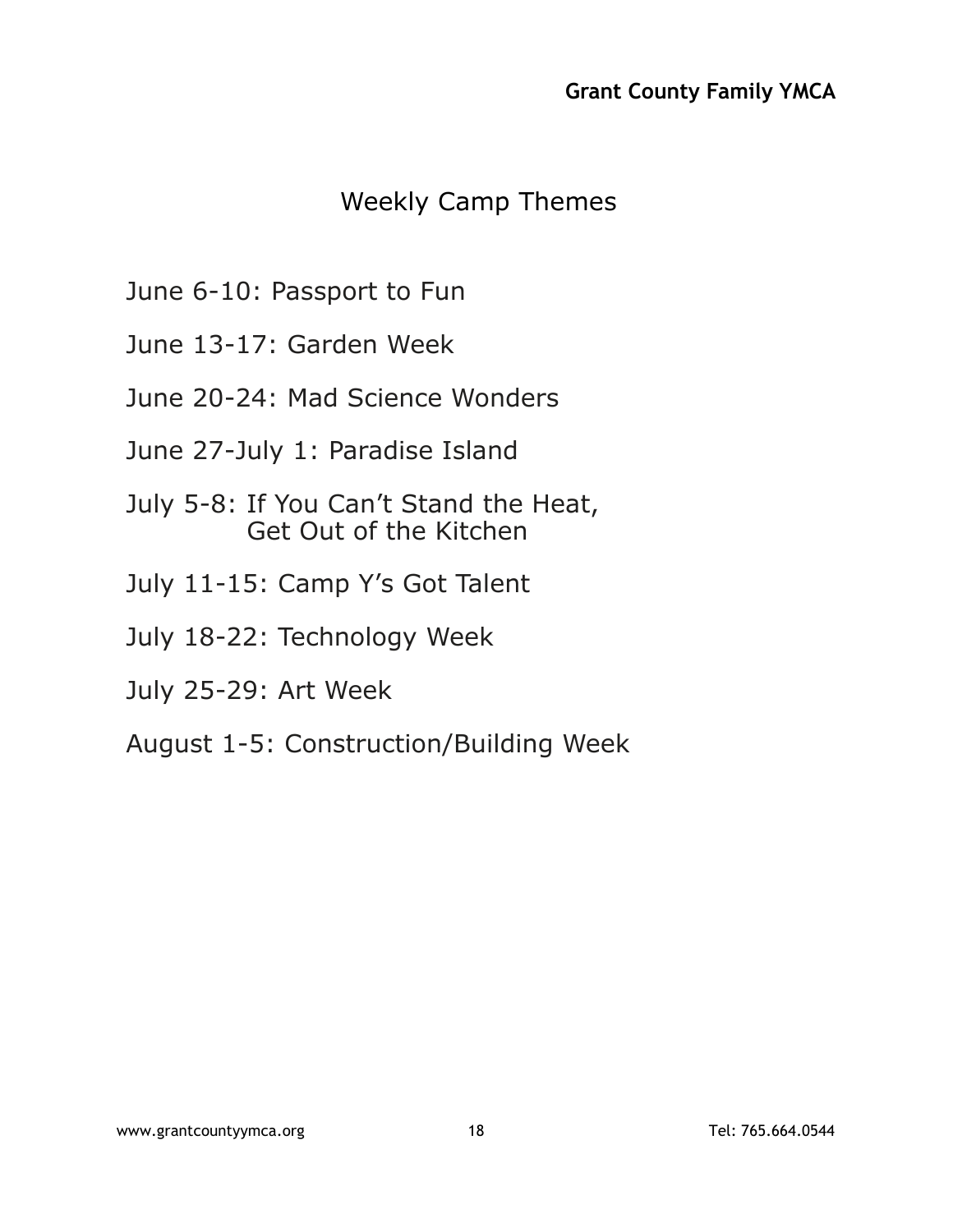Please Do NOT Remove Blank Page